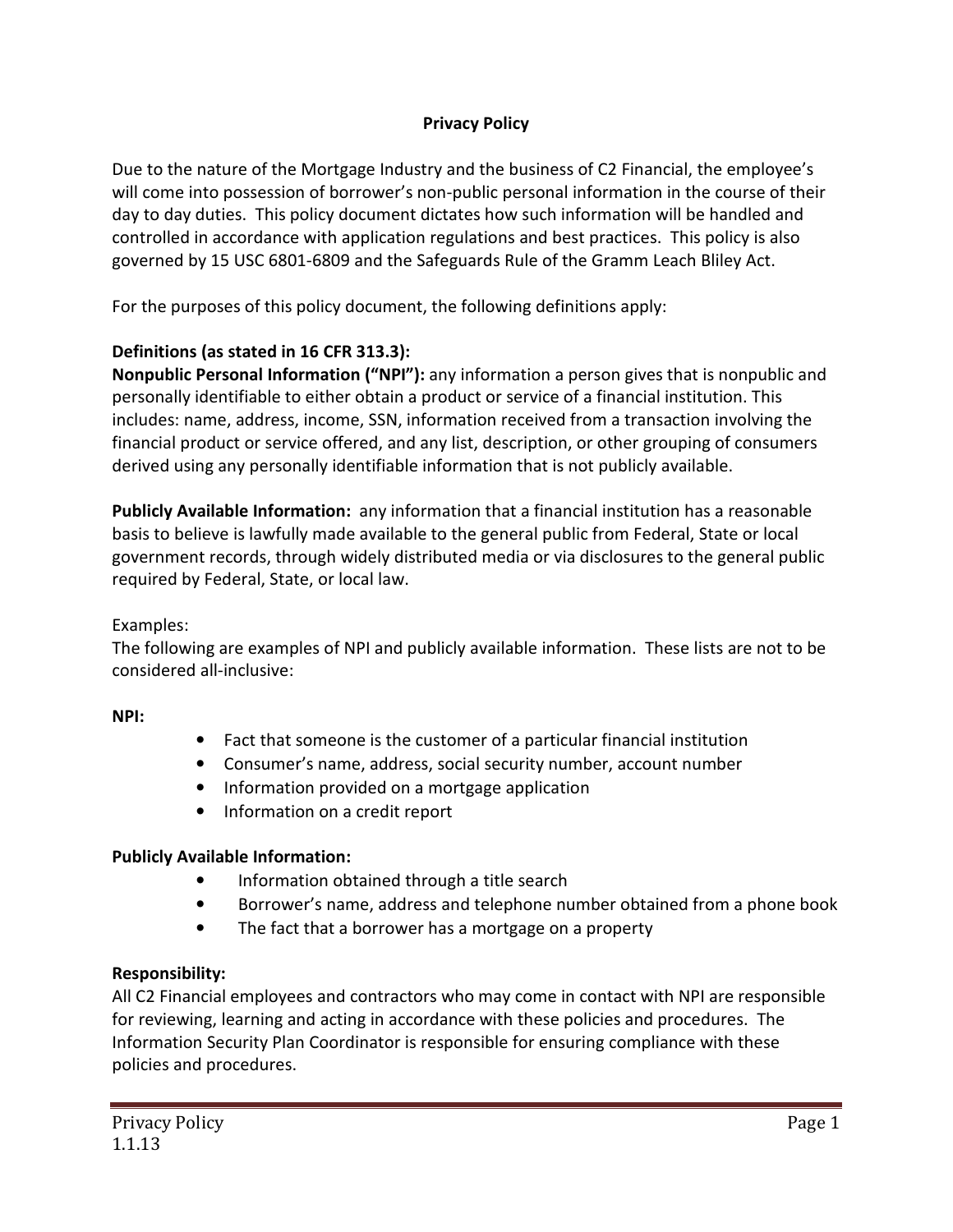## **Information Security Plan Coordinator**

C2 Financial has designated an Information Security Policy Coordinator. This individual must work closely with management and outside consultants, if necessary.

The Coordinator must:

- Help the company identify reasonably foreseeable internal and external risks to the security, confidentiality and integrity of borrower information.
- Evaluate the effectiveness of the current safeguards for controlling these risks.
- Design and implement a safeguards program, and regularly monitor and test the program.
- Maintain a list of employees and contractors who may have access to NPI.
- Ensure the loan originators have a full understanding of and are in compliance with such policies and procedures.
- Coordinate with divisions within the corporation to limit access to and the control of NPI.
- Coordinate with Legal Counsel to ensure these policies and procedures are up to date in accordance with appropriate regulations and laws.

In order to protect the security and integrity of the company network and its data, the Coordinator will develop and maintain a registry of all computers attached to the network. This registry will include, where relevant, IP address or subnet, physical location, operating system, intended use, the person or department primarily responsible for the machine and whether or not the machine has special access to any confidential data covered by relevant external laws or regulations.

The Coordinator will undertake the responsibility of assuring that patches for operating systems or software are reasonably up to date, and will keep records of patching activity. The Coordinator will review the procedures for patches to operating systems and software, and will keep current on potential threats to the network and its data. Risk assessments will be updated quarterly.

The Coordinator, working in cooperation with management, will develop and maintain a data handbook, listing those persons or offices responsible for covered data and will conduct ongoing audits of activity and will report any significant questionable activities to management. The Coordinator will work with Human Resources to keep this list of personnel up to date.

The Coordinator will assure the physical security of all servers or terminals that contain or have access to covered data and information. The Coordinator will also examine the physical security of paper files that contain covered data.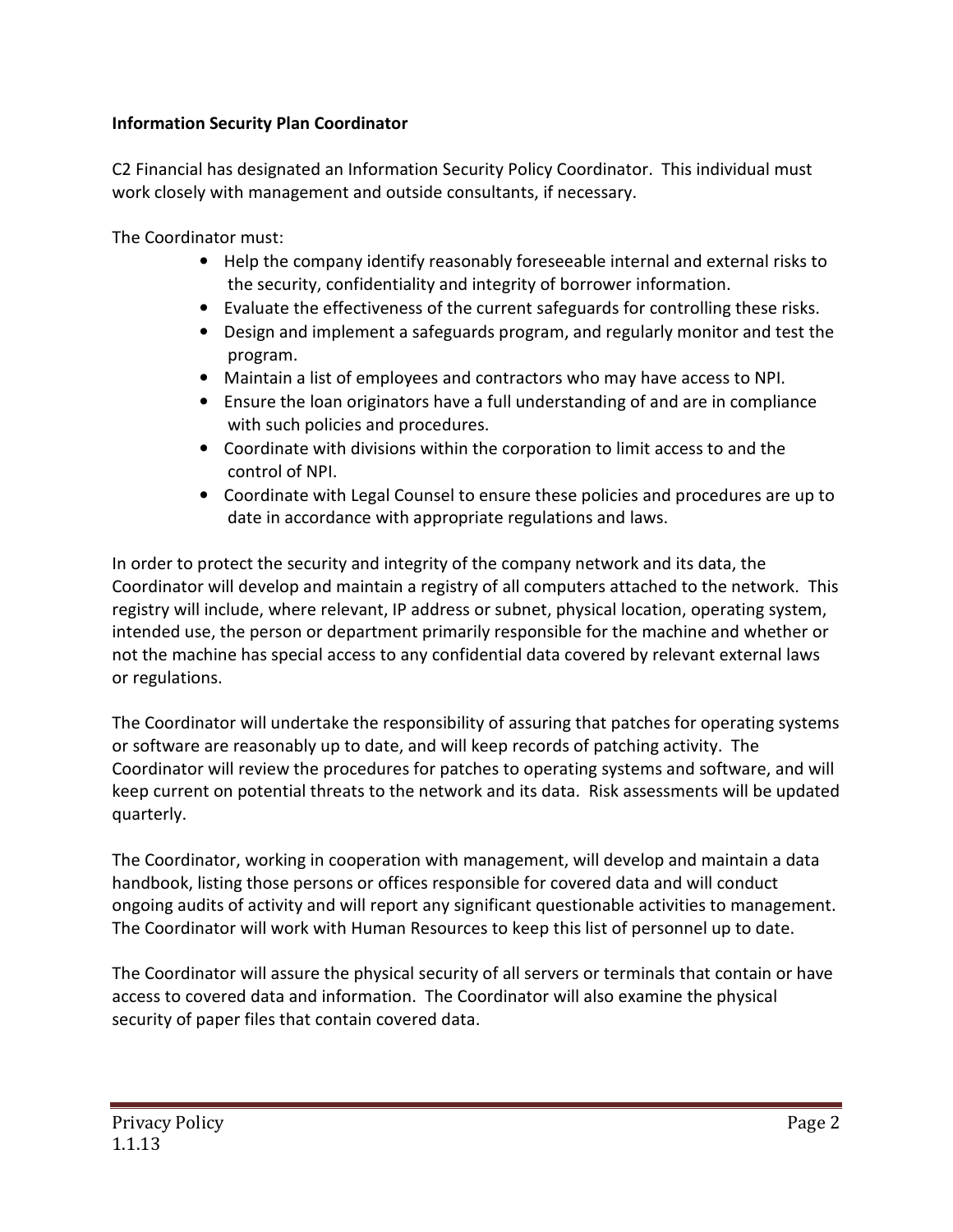If applicable, the Coordinator will develop a plan to ensure that all electronic covered information is encrypted in transit and that the central databases are strongly protected from security risks.

The Coordinator will develop a plan and procedure to detect any actual or attempted attacks on covered systems and will develop incident response procedures for actual or attempted unauthorized access to covered data or information.

# **Training:**

All employees and contractors who may come in contact with NPI will receive training prior to receiving NPI. Additionally, no less than yearly or when deemed appropriate all employees and contractors who may come in contact with NPI will review policies and procedures concerning the handling and control of NPI.

# **Employee Management and Training:**

Recognizing that the success or failure of the Information Security Plan depends largely on the employees who implement it, the company will do the following:

- Check references prior to hiring employees/independent contractors who will have access to borrower information.
- Include a strict confidentiality provision in employment/independent contractor agreements.
- Train employees to take basic steps to maintain the security, confidentiality and integrity of borrower information, such as:
	- o Lock rooms and file cabinets where paper records are kept
	- o Computers: Use password-activated screensavers; use strong passwords (at least 8 characters long), require the changing of passwords periodically, and not posting passwords near employee's computers
	- o Encrypting sensitive borrower information when it is transmitted electronically over networks or store online
	- o Referring calls or other requests for borrower information to designated individuals who have had safeguards training
	- o Recognizing any fraudulent attempt to obtain borrower information and reporting it to appropriate law enforcement agencies
- Management will instruct and regularly remind all employees of the company's policy – and the legal requirement – to keep customer information secure and confidential.
- Access to borrower information will be limited to employees who have a business reason for seeing it.
- Disciplinary measures will be imposed for any breach.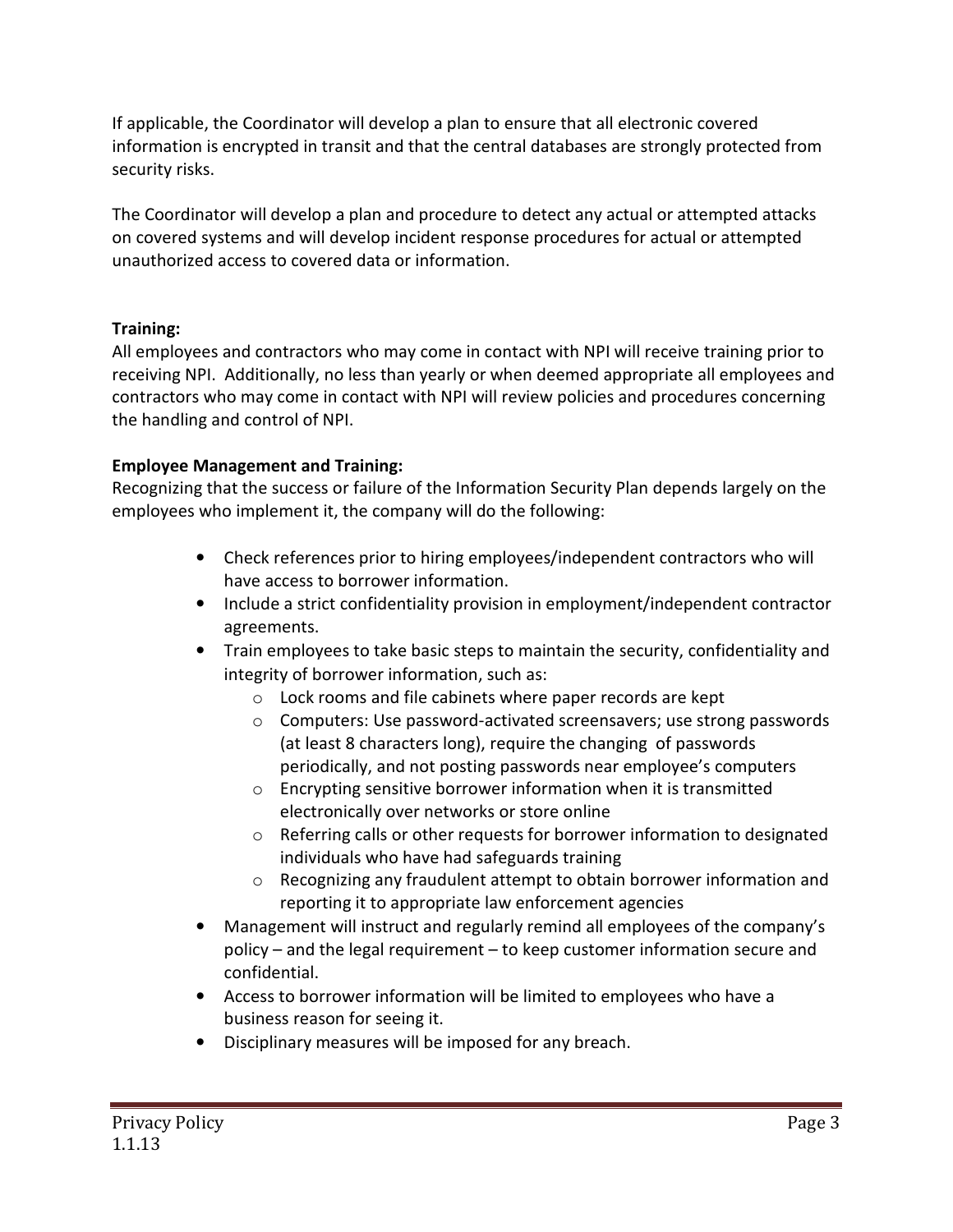### **Identifying and Assessing Risks:**

Risks to customer information with regards to C2 Financial include:

- Mishandling by staff
- Theft by visitors to office
- Loan Originators mishandling NPI
- Lost or Stolen computers, PDA's, cell phones, etc. that are used in the normal course of business and may contain NPI
- System Failures

## **Control of NPI and Safeguards:**

The control of NPI relies on the diligence of those in possession of it as well as systems and policies which limit access and safeguard the information in possession of C2 Financial.

Examples of Consumer Information which may contain NPI that is within the Possession of C2 Financial:

- Hard Copies of Loan Files
- Electronic Copies of Loan Files
- Print outs of sections of Loan Files
- Appraisals
- Credit Reports
- Etc.

# **Hard Copy's of Loan Files/Other Documents:**

When C2 Financial, corporate office receives a hard copy loan file, it should be immediately logged in and given to the person responsible for review of such file. This person should then ensure that the file is placed in a secure location when not being reviewed and ensure that it is not left in plain sight or out unattended.

All Hard copies of documents that are either received or printed shall be stored under lock and key until such time as they are no longer needed and the file is no longer being worked on.

At this time all hard copies of documents are to be scanned and saved to a secure hard drive. Once the file has been electronically stored for record retention the hard copy of the file is to be shredded.

All efforts should be made to minimize the time files/documents are out in the open and all staff shall be aware and cognizant of their surroundings and the fact that they have NPI in their possession.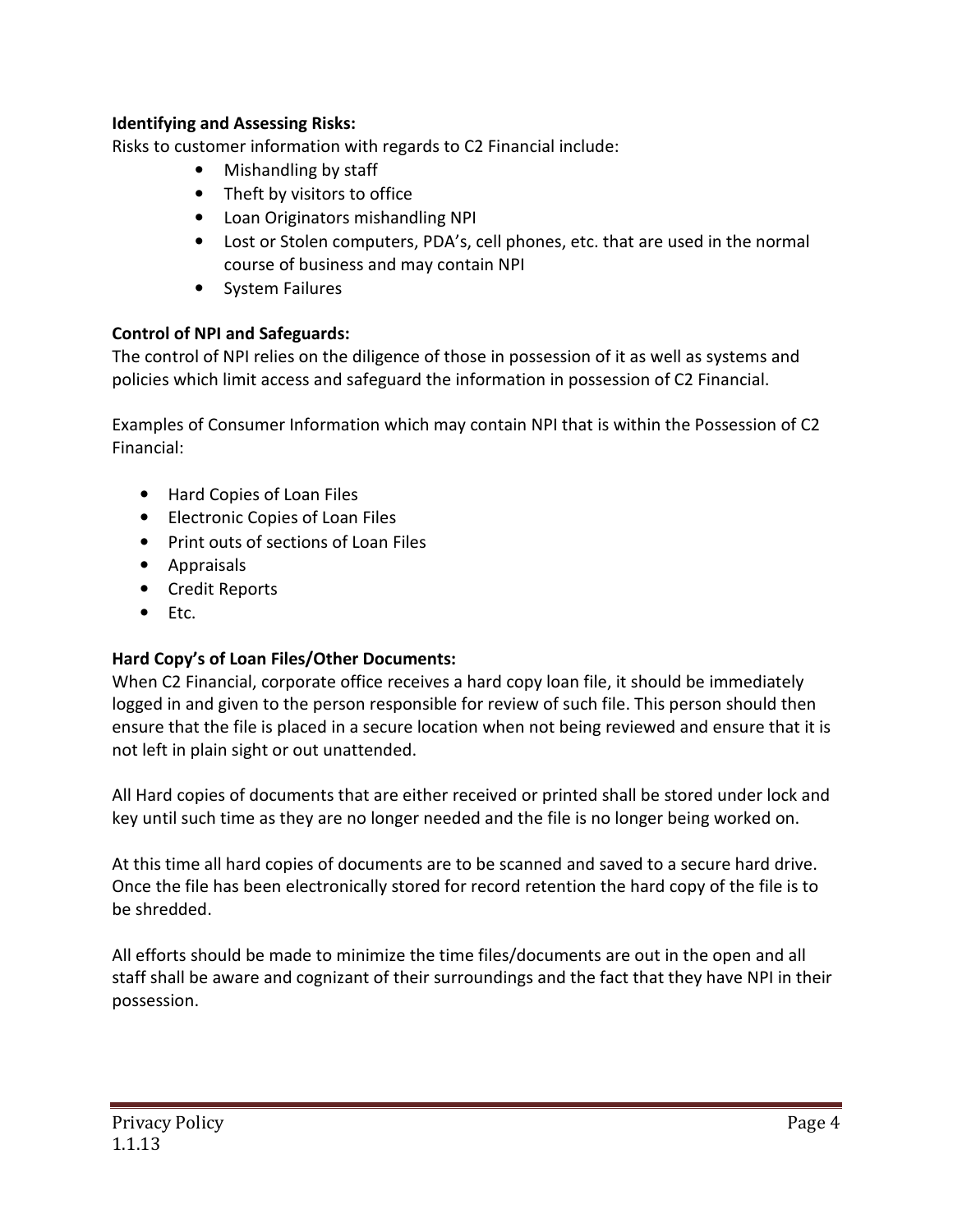## **Electronic Copy's of Loan Files/Other Documents:**

Upon receipt and review of hard copies of loan files, they will be scanned and electronically stored. These files shall be stored on a secure hard drive with password protected access.

Individuals shall be granted access to specific restricted drive through a password protected system. This access shall be granted by the Information Security Plan Coordinator.

If individuals are accessing NPI and working in locations outside of the office, they are required to ensure that such NPI is protected and the security of such is maintained as it would be in the office. This includes not accessing NPI in public locations, ensuring laptops, PDA's, cell phones, etc are secure and password protected and they are stored in a secure place when not in use.

No less than annually, the Information Security Plan Coordinator will perform an audit of workspaces and file accesses to ensure NPI is being controlled in accordance with these procedures.

In addition upon hiring of an individual who will be working with NPI, they will receive a copy of this policy, instructions on how to treat NPI and they are required to sign a confidentiality and security standard agreement.

### **Managing System Failures:**

The company will maintain up-to-date and appropriate programs and controls by:

- Following a written contingency plan to address any breaches of physical, administrative or technical safeguards.
- The Coordinator will check with software vendors regularly to obtain and install patches that resolve software vulnerabilities.
- The Coordinator will ensure that all anti-virus software is updated regularly
- The Coordinator will maintain up-to-date firewalls.
- The Coordinator will provide central management of security tools for employees and will pass along updates about any security risks or breaches to employees.
- All information will be backed up regularly.

### **Service Providers:**

The company will take steps to select and retain service providers that are capable of maintaining appropriate safeguards of borrower information and will require these service providers by contract to implement and maintain sufficient safeguards to comply with the GLB Act.

Federal law mandates that this Privacy Policy be subject to periodic review and adjustment. The most frequent of these reviews will occur within Senior Management. The Plan will be reviewed no less than annually in order to assure ongoing compliance with existing and future laws and regulations.